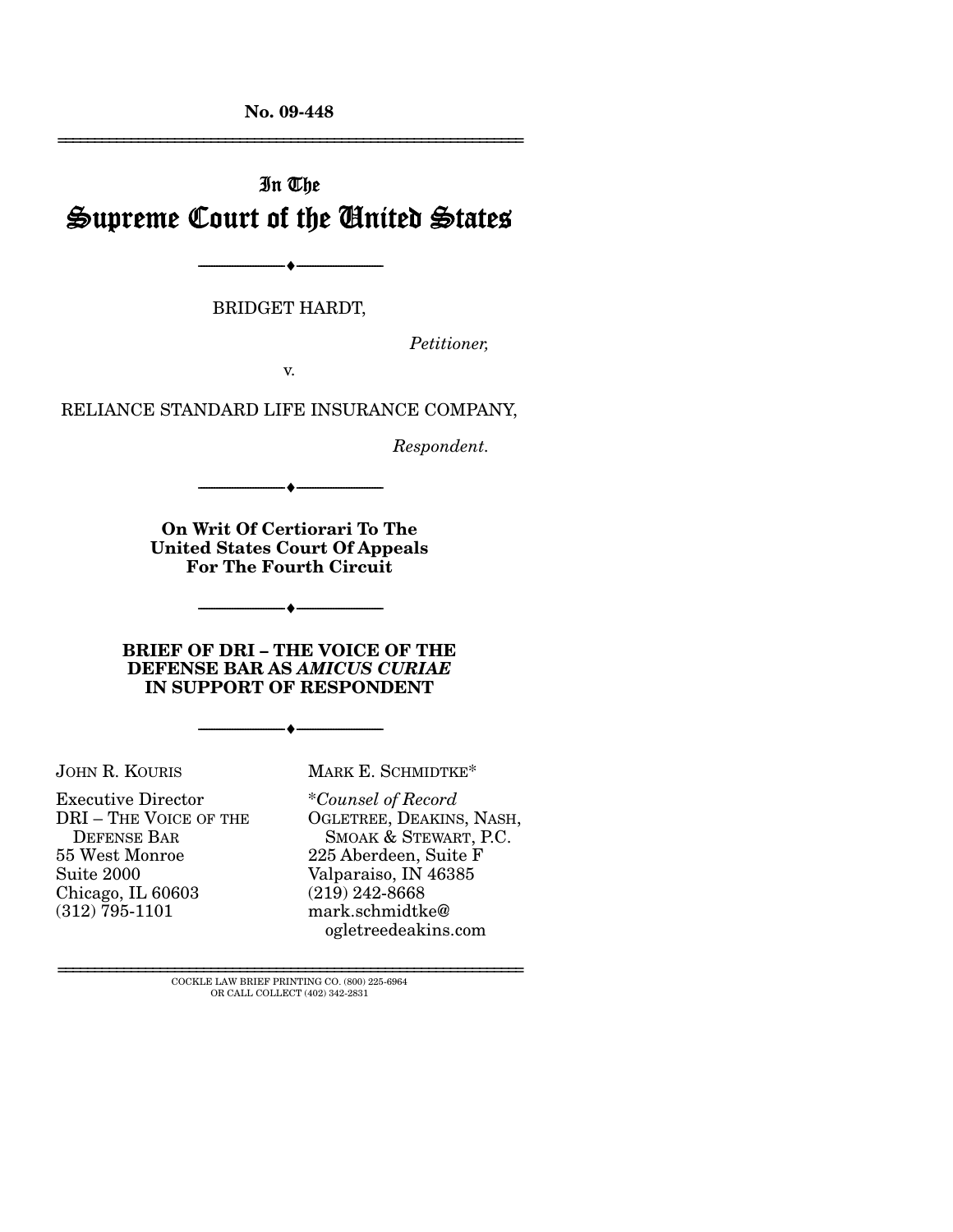## **QUESTION PRESENTED**

*Amicus* will address the following question:

Whether ERISA, 29 U.S.C. §1132(g)(1) provides a district court discretion to award attorney's fees to a party who has not achieved "some success on the merits."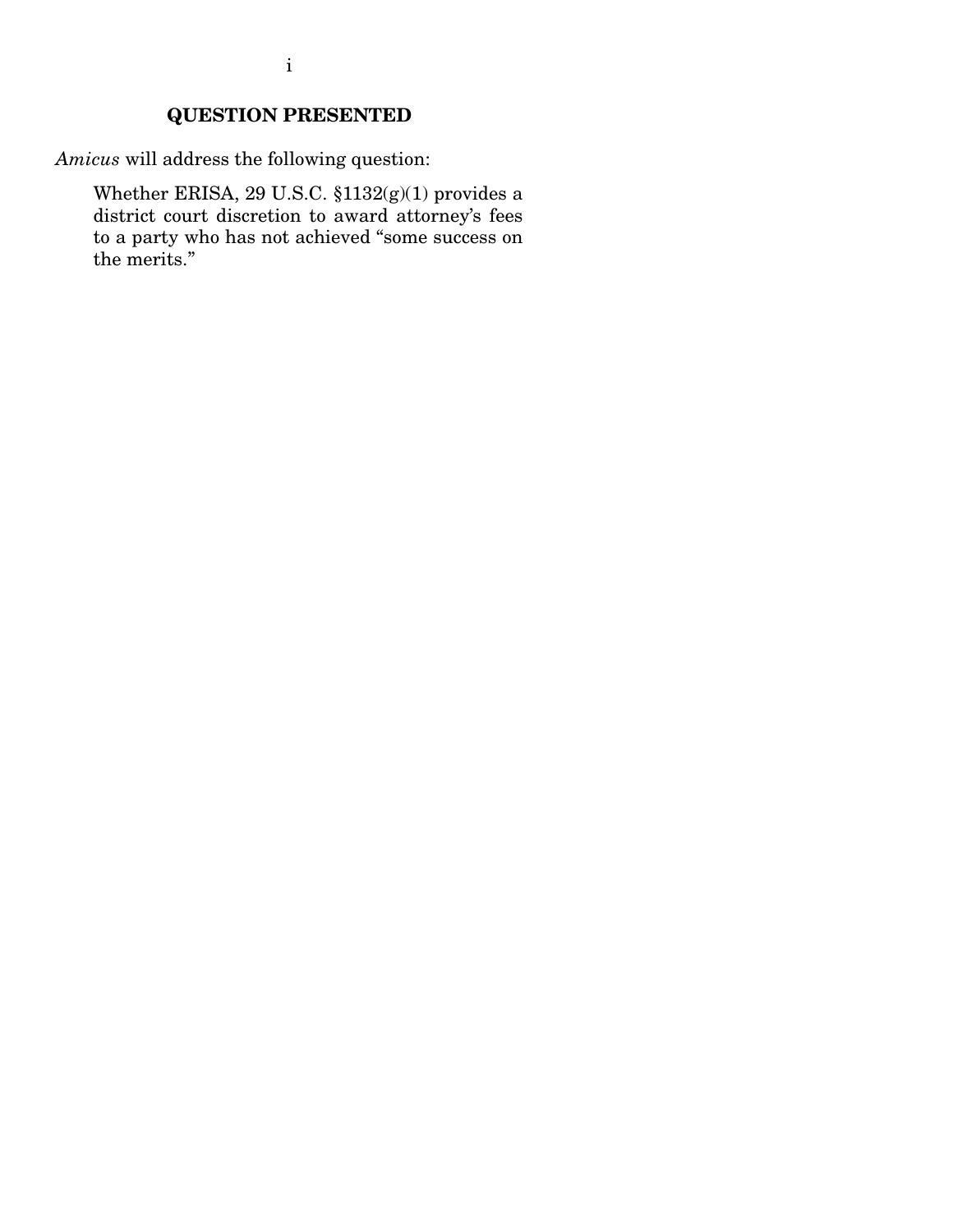# TABLE OF CONTENTS

Page

|    | INTEREST OF THE AMICUS CURIAE                                                                                                                                                                           | $\mathbf 1$    |
|----|---------------------------------------------------------------------------------------------------------------------------------------------------------------------------------------------------------|----------------|
|    | SUMMARY OF ARGUMENT                                                                                                                                                                                     | $\overline{2}$ |
|    |                                                                                                                                                                                                         | 5              |
|    | A. CONGRESS' DECISION TO MAKE<br>AWARDS OF ATTORNEY'S FEES AVAIL-<br>ABLE TO "EITHER PARTY" WAS PART<br>OF ITS INTENT TO CREATE A BAL-<br>ANCED REGULATORY SCHEME FOR<br>EMPLOYEE BENEFIT PROGRAMS      | 5              |
|    | B. IN PRACTICE, BY APPLYING THE PRE-<br>VAILING FIVE FACTOR TEST, THE<br>LOWER COURTS HAVE NOT MADE<br>ATTORNEY'S FEES AWARDS AVAIL-<br>ABLE TO "EITHER PARTY"                                          | 9              |
| C. | ELIMINATION OF A REQUIREMENT<br>THAT A PARTY ACHIEVE SOME SUC-<br>CESS ON THE MERITS WOULD ONLY<br>EXACERBATE THE UNBALANCED AP-<br>PLICATION OF ERISA'S FEE-SHIFTING<br>PROVISION, CONTRARY TO THE IN- | 13             |
|    | D. THE FIVE FACTOR TEST SHOULD BE<br>ELIMINATED AND REPLACED BY A<br>MORE BALANCED TEST                                                                                                                 | 17             |
|    |                                                                                                                                                                                                         | 18             |
|    |                                                                                                                                                                                                         |                |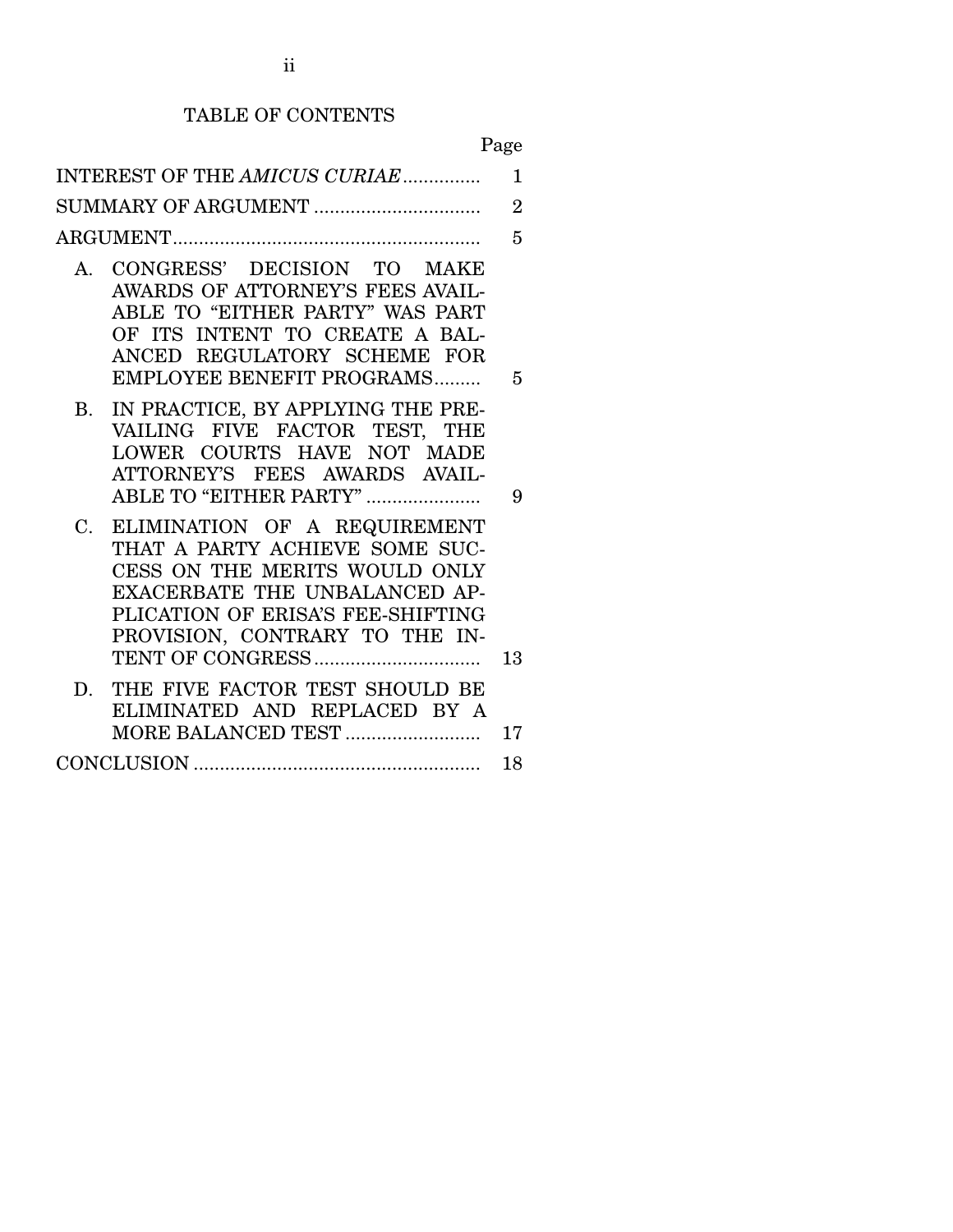## TABLE OF AUTHORITIES

# Page

## CASES

| Aetna Health Ins. v. Davila, 542 U.S. 200                                              |
|----------------------------------------------------------------------------------------|
| Baker v. Kingsley, 387 F.3d 649 (7th Cir. 2004) 9                                      |
| Barnhart v. Unum Life Insurance Company of<br>America, 179 F.3d 583 (8th Cir. 1999)15  |
| Bittner v. Sadoff & Rudoy Industries, 728 F.2d                                         |
| Celardo v. Greater New York Automobile<br>Dealers Health & Welfare Trust, 318 F.3d 142 |
| Eaves v. Penn, 587 F.2d 453 (10th Cir. 1978)9, 10, 17                                  |
| Elliot v. Fortis Benefits Ins. Co., 337 F.3d 1138                                      |
| Everhart v. Allmerica Financial Life Ins. Co.,                                         |
| Hess v. Hartford Life & Acc. Ins. Co., 274 F.3d                                        |
| Ingersoll-Rand v. McClendon, 498 U.S. 133                                              |
| LaRue v. DeWolff, Boberg & Assoc., 552 U.S.                                            |
| Marquardt v. North American Car Corp., 652                                             |
| Martin v. Arkansas Blue Cross and Blue<br>Shield, 299 F.3d 966 (8th Cir. 2002)13       |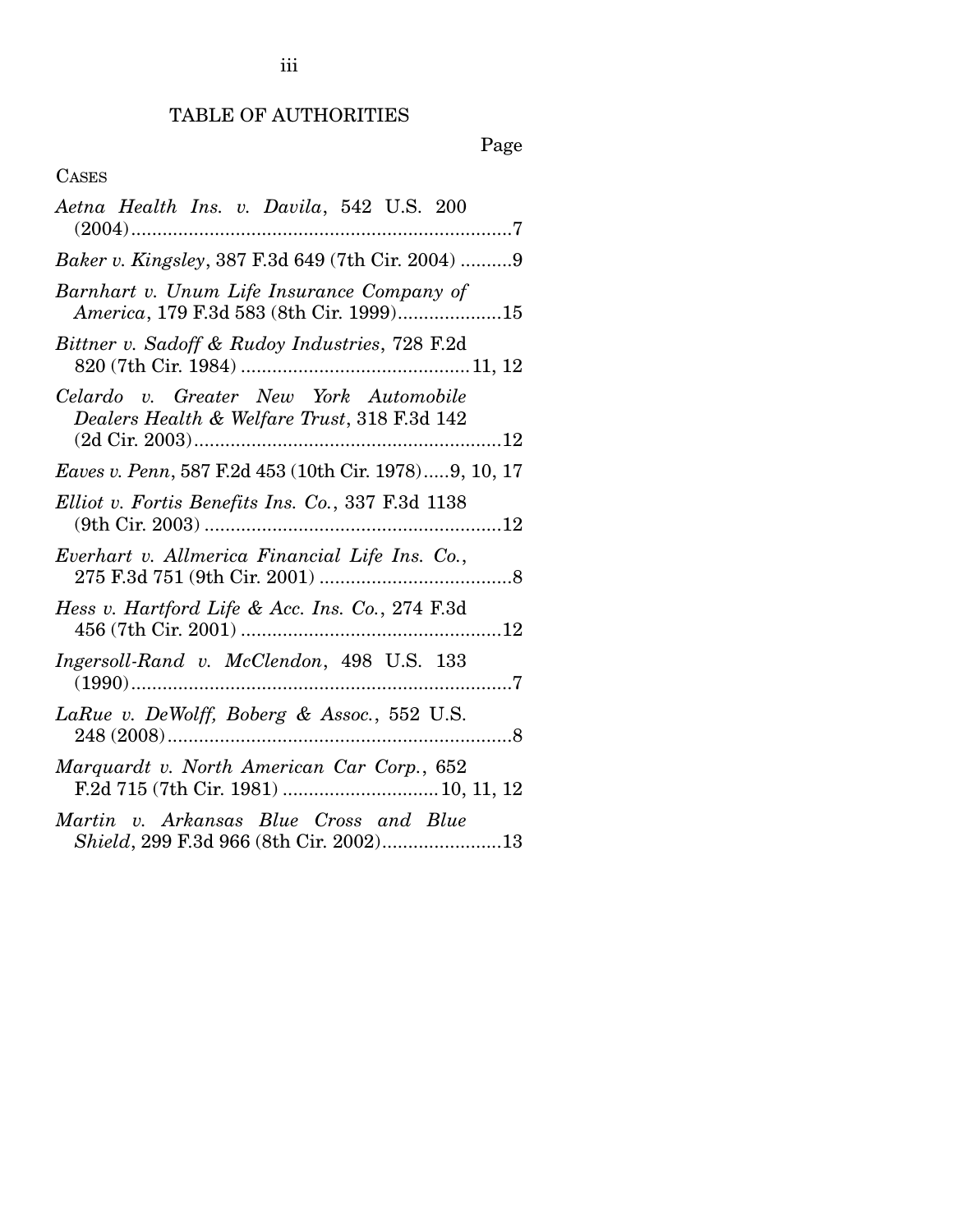## TABLE OF AUTHORITIES – Continued

|                                                      | Page |
|------------------------------------------------------|------|
| Massachusetts Mutual Life Ins. Co. v. Russell,       |      |
| Moon v. UnumProvident Corp., 461 F.3d 639            |      |
| Moore v. Lafayette Life Ins. Co., 458 F.3d 416       |      |
| Pilot Life Ins. Co. v. Dedeaux, 481 U.S. 41          |      |
| <i>Stark v. PPM America, Inc., 354 F.3d 666 (7th</i> |      |
| Varity Corporation v. Howe, 516 U.S. 489             |      |

## STATUTES AND RULES

iv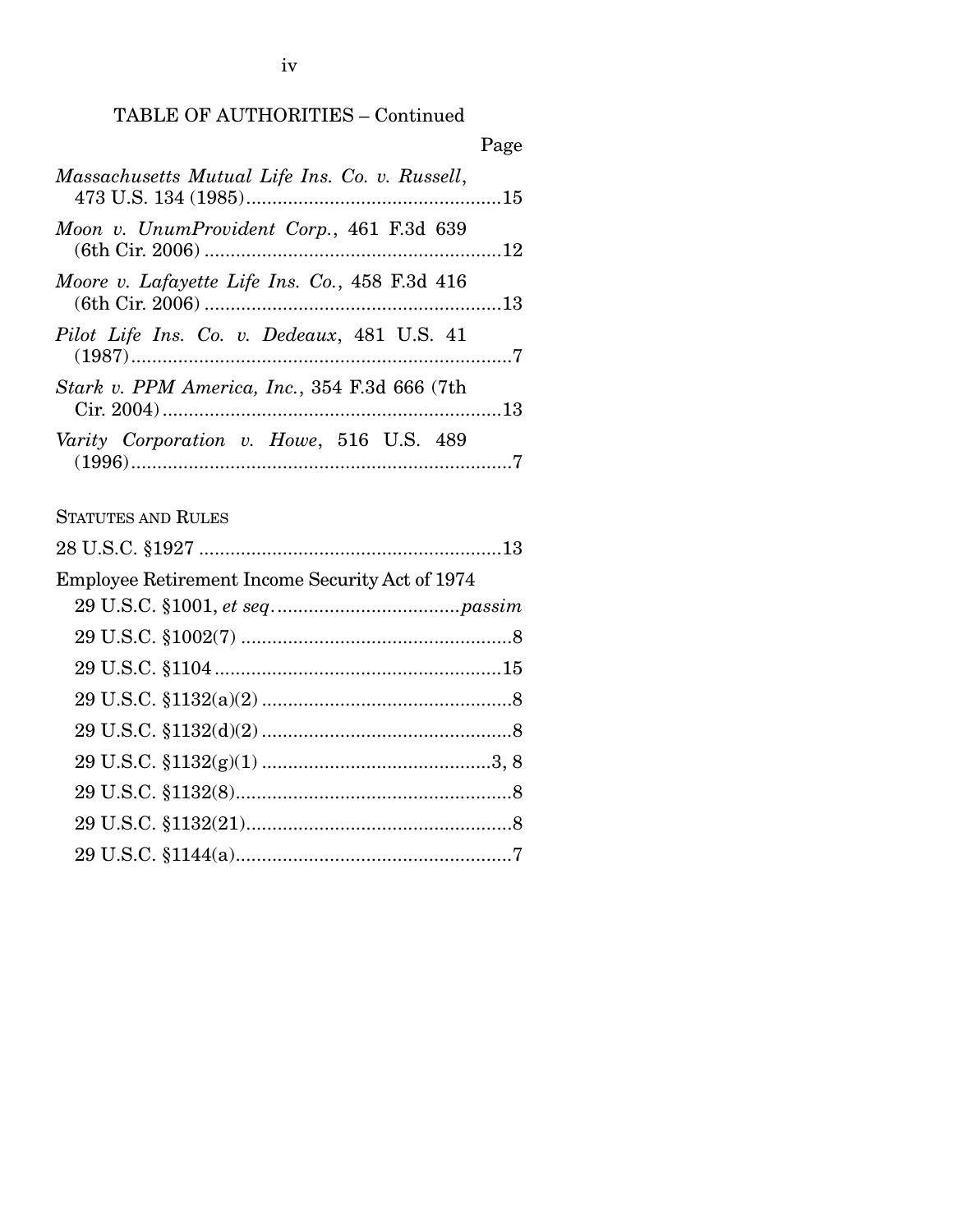## TABLE OF AUTHORITIES – Continued

| Page |
|------|
|      |
|      |

## OTHER AUTHORITIES

| National Compensation Survey: Employee            |  |  |  |
|---------------------------------------------------|--|--|--|
| Benefits in the United States, March 2009,        |  |  |  |
| available at http://www.bls.gov/ncs/ebs/benefits/ |  |  |  |
|                                                   |  |  |  |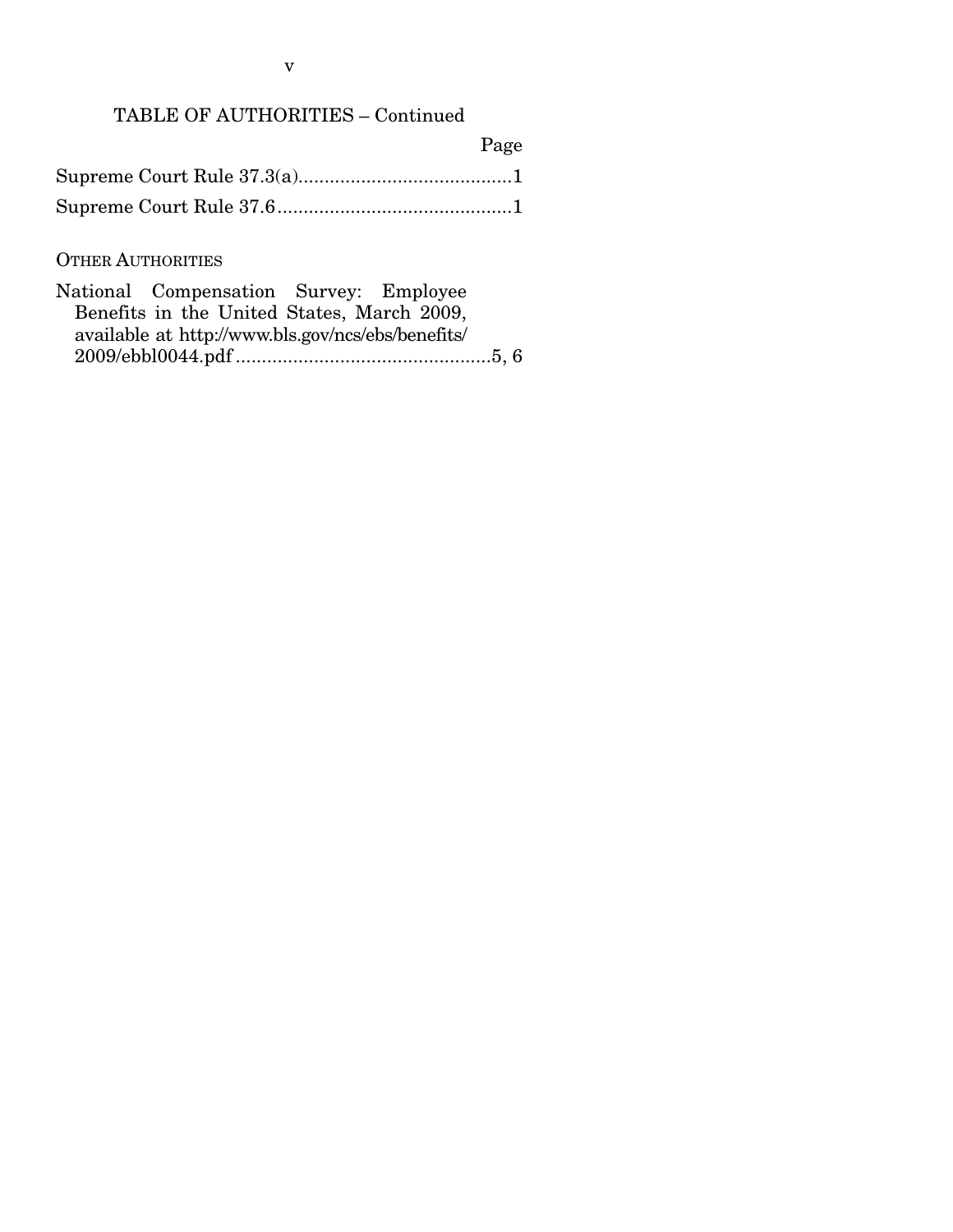#### **INTEREST OF THE** *AMICUS CURIAE*<sup>1</sup>

 DRI – The Voice of the Defense Bar respectfully submits this brief as *amicus curiae* in support of respondent.

 DRI – The Voice of the Defense Bar is an international organization that includes more than 22,000 attorneys involved in the defense of civil litigation. DRI is committed to enhancing the availability, skills, and effectiveness of defense attorneys. Because of this commitment, DRI seeks to address issues germane to defense attorneys, their clients, and the civil justice system. DRI has long been a voice in the ongoing effort to make the civil justice system more fair and efficient. To promote these objectives, DRI participates as *amicus curiae* in cases, such as this one, that raise issues of fundamental import to its members, their clients, and the judicial system.

 Issues arising under the Employee Retirement Income Security Act of 1974, as amended, 29 U.S.C. §1001, *et seq.* ("ERISA") directly impact members of

<sup>&</sup>lt;sup>1</sup> Pursuant to Supreme Court Rule  $37.3(a)$ , the parties have consented to the filing of this Brief *amicus curiae.* Respondent's letter of consent was filed with the Clerk of this Court on February 24, 2010. Petitioner's letter of consent was filed with the Clerk of this Court on February 25, 2010. Pursuant to Supreme Court Rule 37.6, *amicus* states that this brief was not authored in whole or in part by counsel for a party, and no person or entity, other than *amicus*, made a monetary contribution for the preparation or submission of this brief.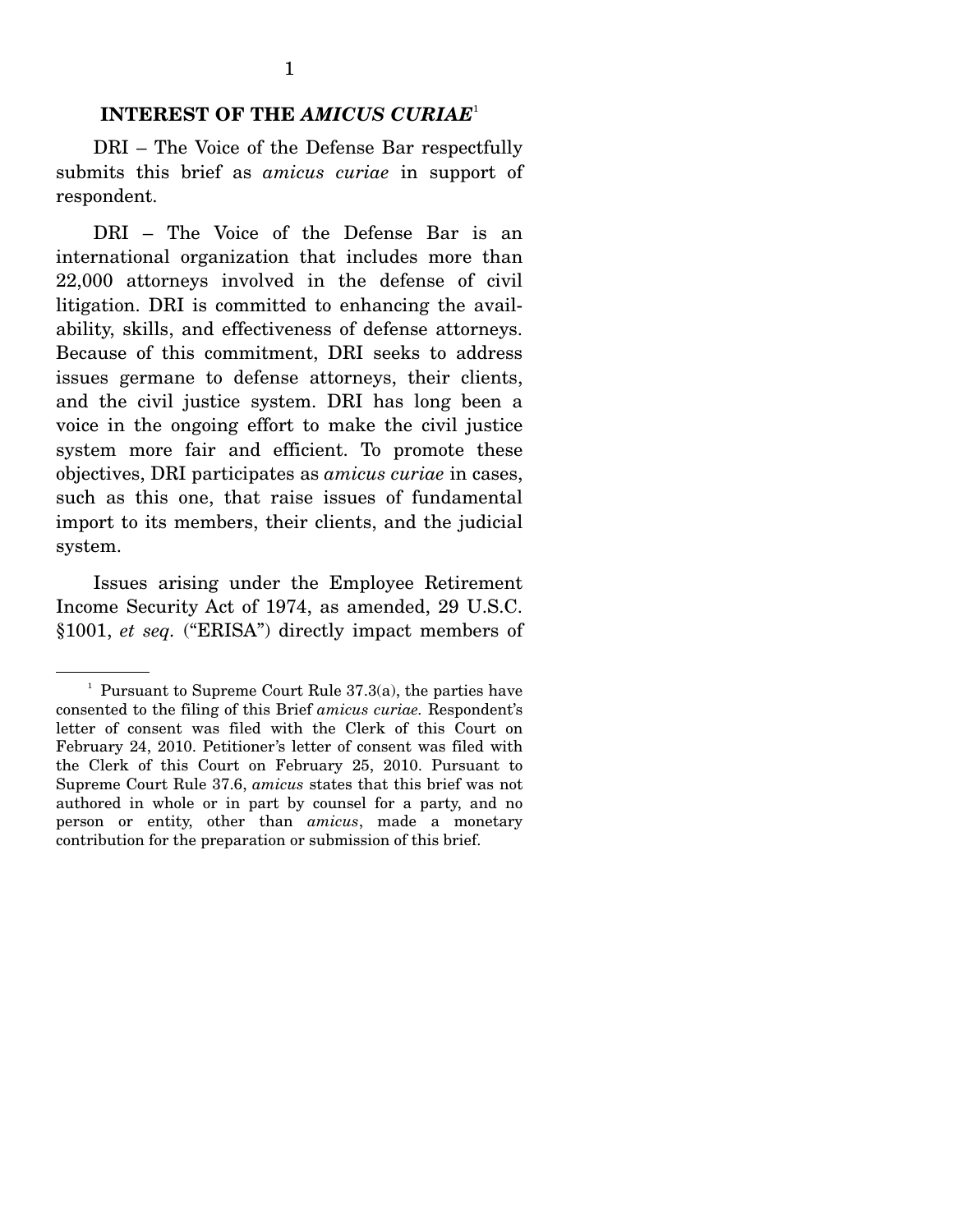DRI and especially members of the DRI Life, Health & Disability Committee. This Committee sponsors an annual Life, Health, Disability, and ERISA seminar that regularly draws 450-500 house counsel and outside counsel who represent virtually all of the major life, health, and disability insurance carriers in hundreds of litigation matters pending in state and federal courts throughout the United States. Most of these cases are governed by ERISA. Disputes over attorney's fees are common in such cases. Thus, the standard by which courts may award such fees is a crucial issue not only to DRI members but also to their clients who are defendants in ERISA-governed cases.

 The brief of respondent provides compelling reasons to affirm the Fourth Circuit judgment. The purpose of this brief is to provide additional background information to demonstrate that both the five factor test currently applied by the lower courts as well as the proposal to eliminate any requirement that a fee petitioner achieve some success on the merits, are inconsistent with congressional intent in enacting the fee-shifting provision of ERISA.

#### **SUMMARY OF ARGUMENT**

--------------------------------- ♦ ---------------------------------

 ERISA is a collection of compromises resulting in the type of balanced regulation that is necessary in a voluntary employee benefit system. This balance is reflected in ERISA's civil enforcement scheme.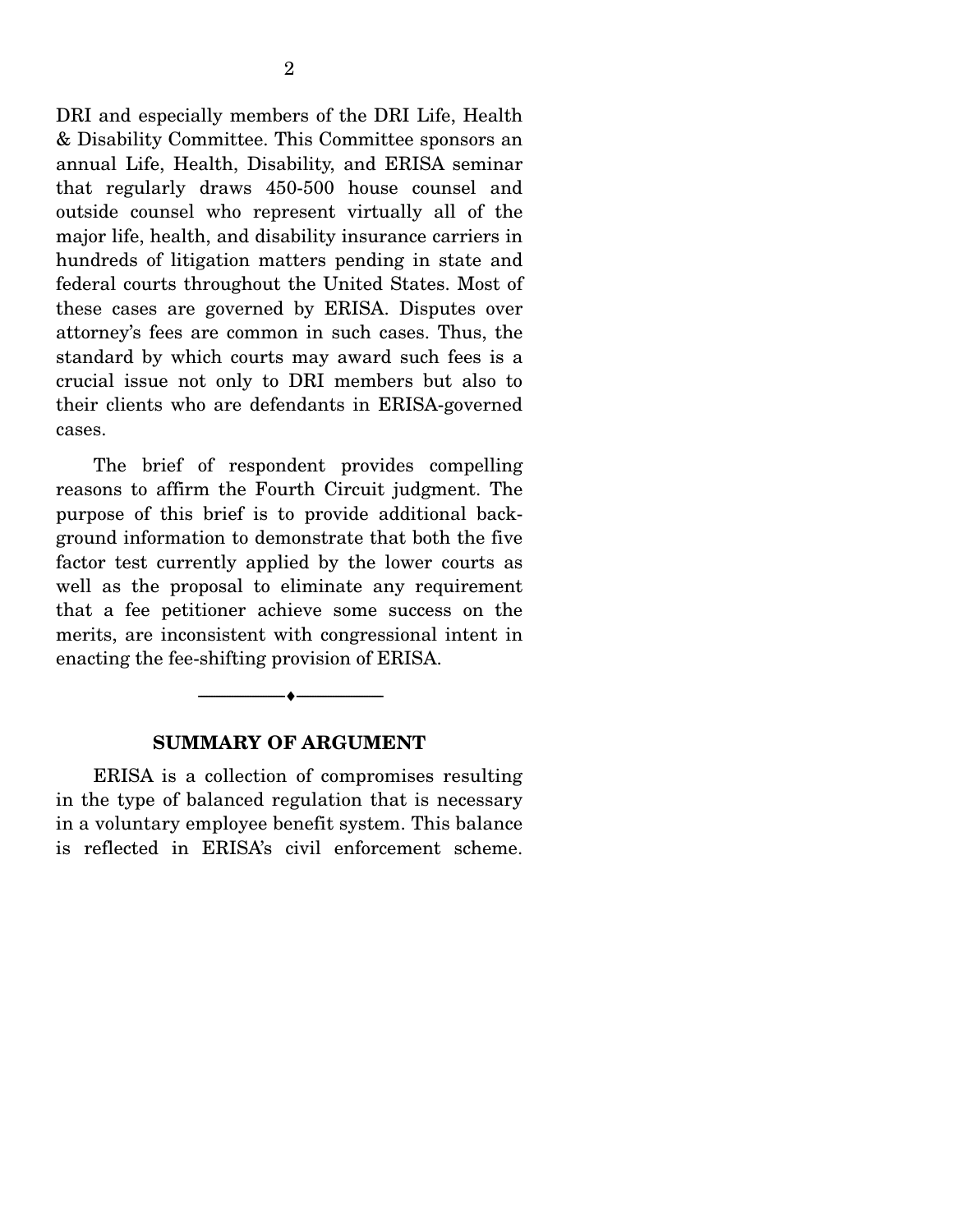ERISA's civil enforcement provisions limit certain remedies that might otherwise be available under state law to the relatively small group of plan participants who happen to be plaintiffs in lawsuits. The trade-off is that litigation and other administrative costs are reduced in order to benefit the larger class of participants whose employers are then able to offer benefit programs in the first place. One part of this balance is ERISA's fee-shifting provision, 29 U.S.C.  $$1132(g)(1)$  which makes attorney's fees awards available, not just to successful plaintiffs, but to "either party."

 The balance intended by Congress has not been applied in practice. The factors that make up the five factor test commonly used by the lower courts to evaluate petitions for attorney's fees, is heavily skewed in favor of successful plaintiffs and against successful defendants. Some circuits have even gone so far as to apply a presumption in favor of successful plaintiffs or, conversely, to hold that successful defendants will not recover attorney's fees except in egregious circumstances. Thus, even before one considers whether ERISA's fee-shifting statute requires at least some success on the merits, there is already an imbalance in the application of that fee-shifting provision.

 Elimination of a requirement for some success on the merits would only exacerbate this imbalance. Given the five factor test and its built-in bias in favor of plaintiffs, elimination of a standard that requires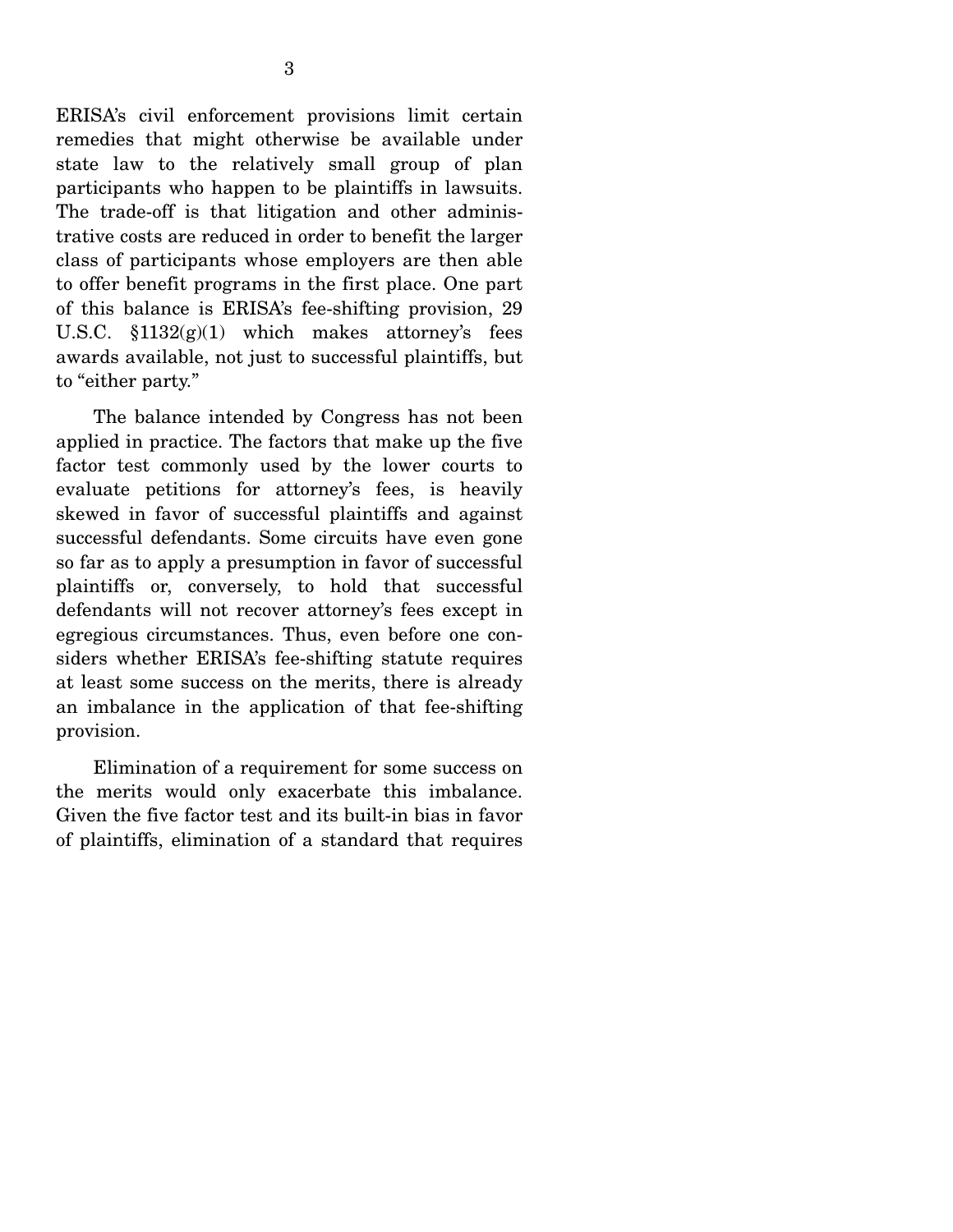some success on the merits would not result in more attorney's fees awards to defendants. At the same time, it would harm defendants because it would force them to incur substantial additional costs defending fee petitions even in cases where defendants are successful. Indeed, elimination of a requirement for some success on the merits would give plaintiffs nothing to lose by filing a fee petition, especially in cases where they are unsuccessful in recovering disputed benefits. This will lead to substantial "secondary litigation" over attorney's fees and increase litigation costs accordingly. This scenario is not what Congress intended when it provided for the award of attorney's fees to "either party."

 It is also time to do away with the five factor test. By design and application, the test favors plaintiffs and disfavors defendants. It destroys the regulatory balance that Congress sought to achieve when it enacted ERISA. The standard proposed by respondent better reflects that balance and puts successful defendants at the same starting point as successful plaintiffs when applying for an award of attorney's fees under ERISA.

--------------------------------- ♦ ---------------------------------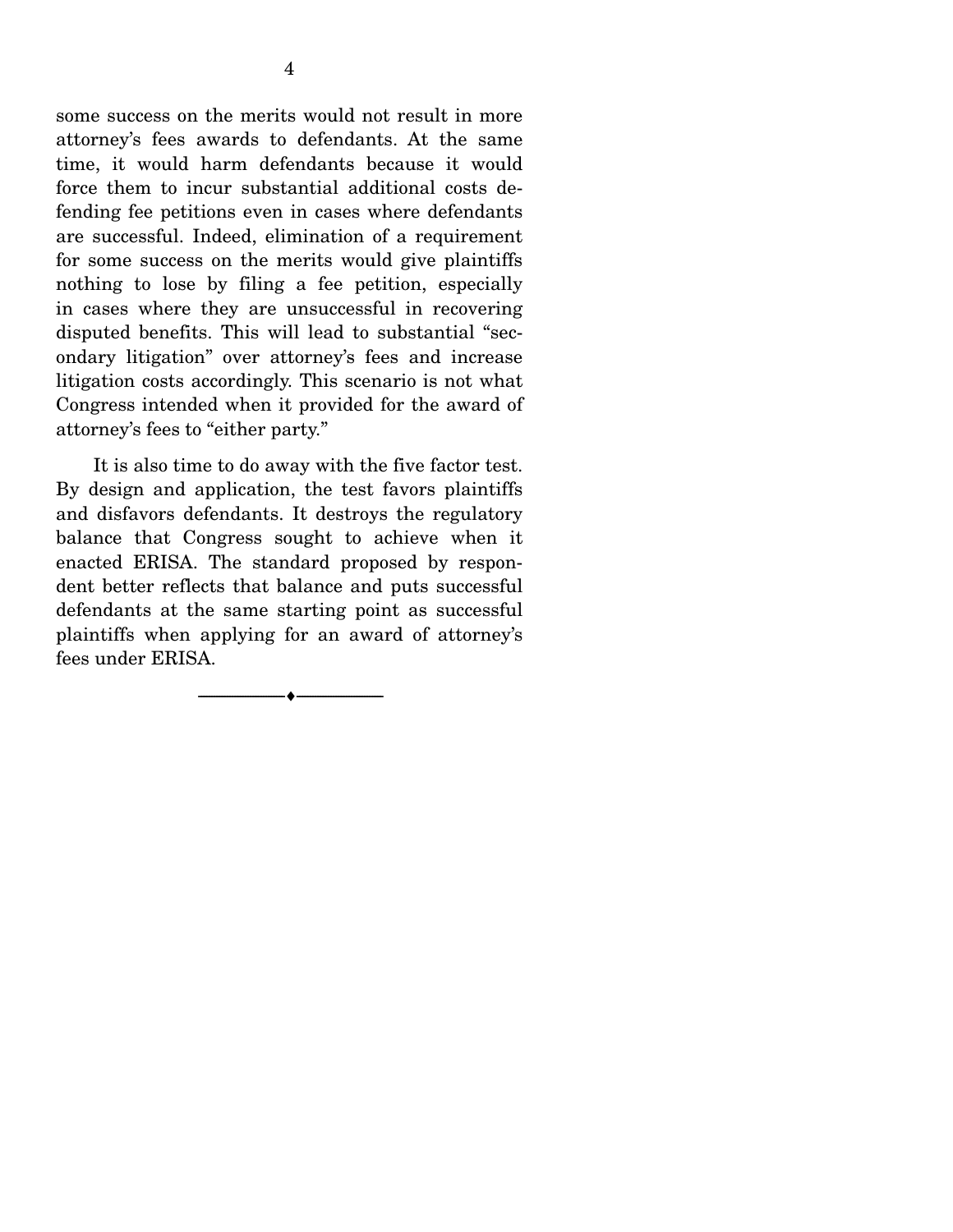#### **ARGUMENT**

## **A. CONGRESS' DECISION TO MAKE AWARDS OF ATTORNEY'S FEES AVAILABLE TO "EITHER PARTY" WAS PART OF ITS IN-TENT TO CREATE A BALANCED REGULA-TORY SCHEME FOR EMPLOYEE BENEFIT PROGRAMS.**

 At least until the recent enactment of health care legislation, employee benefits have not been mandated by federal law. Non-health care benefits such as pension, disability, life insurance, and other benefits are still voluntary. That means the availability of these benefits is left largely to employers who deem it a good business practice or who with more altruistic motives, determine that it is appropriate to provide such benefits to their employees.

 Non-health care benefits (i.e., "voluntary" benefits) are not insubstantial. For example, according to the U.S. Bureau of Labor Statistics, as of March 2009, 73% of private industry full-time workers had access to life insurance plans through their employers and 96% of those workers participated in their employersponsored plans. National Compensation Survey: Employee Benefits in the United States, March 2009, available at http://www.bls.gov/ncs/ebs/benefits/2009/ ebbl0044.pdf (Table 16). During the same period, 41% of full-time workers had access to long term disability plans and 96% of those workers participated in their employer-sponsored long term disability plans. *Id.*  Finally, 76% of full-time private industry workers had access to some type of retirement program (e.g., a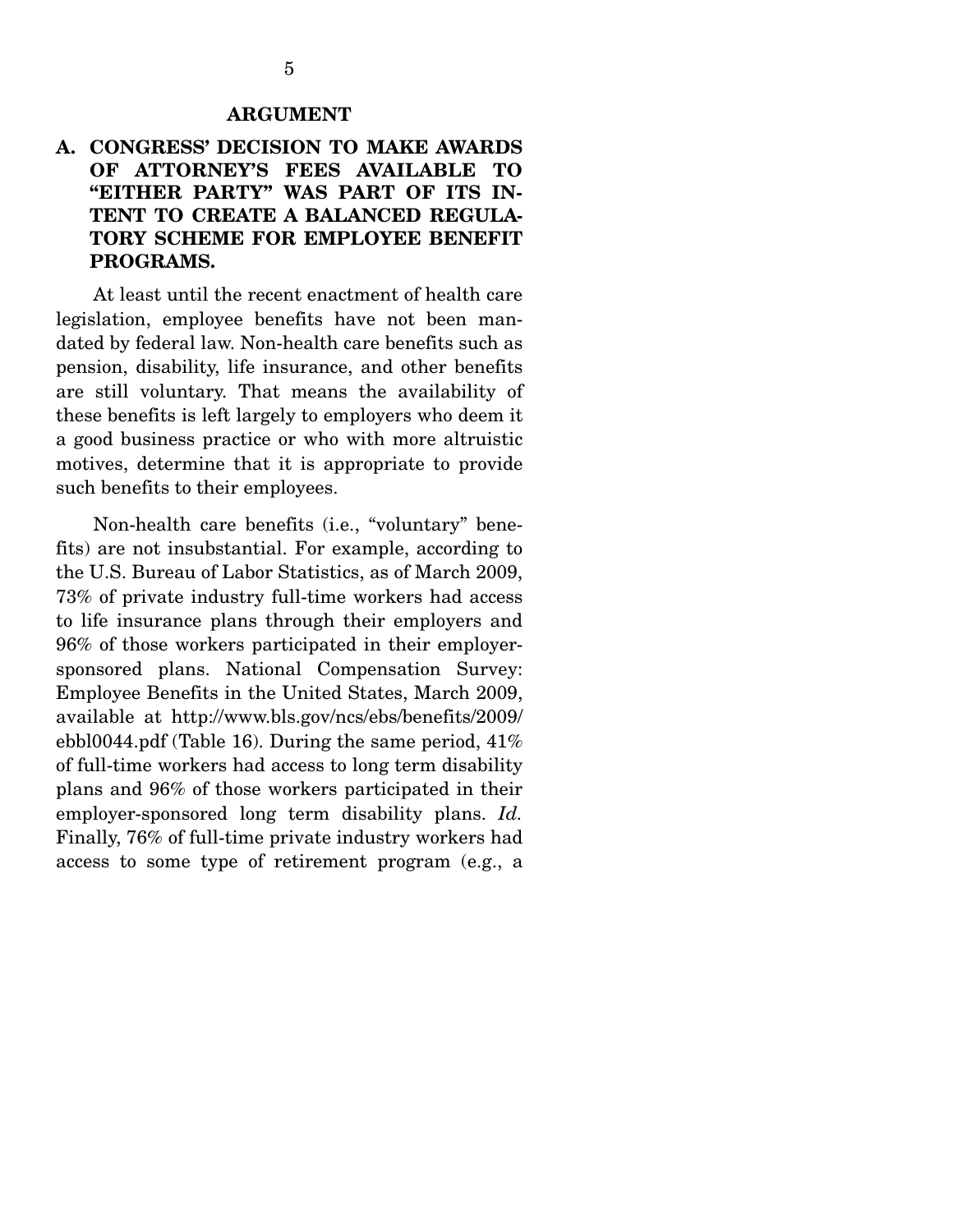defined benefit program, defined contribution program, or both) and 80% of those workers participated in their employer-sponsored retirement plan. *Id.* at Table 2. The high percentages of employees who participate in these benefit programs is strong evidence of the substantial value that such benefits offer to American workers.

 Balanced regulation is crucial to a voluntary benefit system. In the context of litigation disputes, while broad damages remedies may favor participants who happen to be plaintiffs in lawsuits, the availability of such damages would harm the large class of participants who seek to be covered under such plans because added litigation costs would discourage employers from offering benefit programs in the first place. The arguments of petitioner and her *amici* focus solely on the rights of individual participants who are plaintiffs in lawsuits. Petitioner and her *amici* ignore the interests of the larger class of participants who will lose coverage if increased litigation costs force employers not to offer benefit programs.

 Unlike petitioner and her *amici,* Congress could not afford to ignore one side or the other when it enacted ERISA. This inevitably led to compromises as Congress sought to achieve the necessary balance of protecting individual plaintiffs and also protecting the larger class of covered participants. In interpreting and applying ERISA, this Court has cautioned that courts must be cognizant of this balance: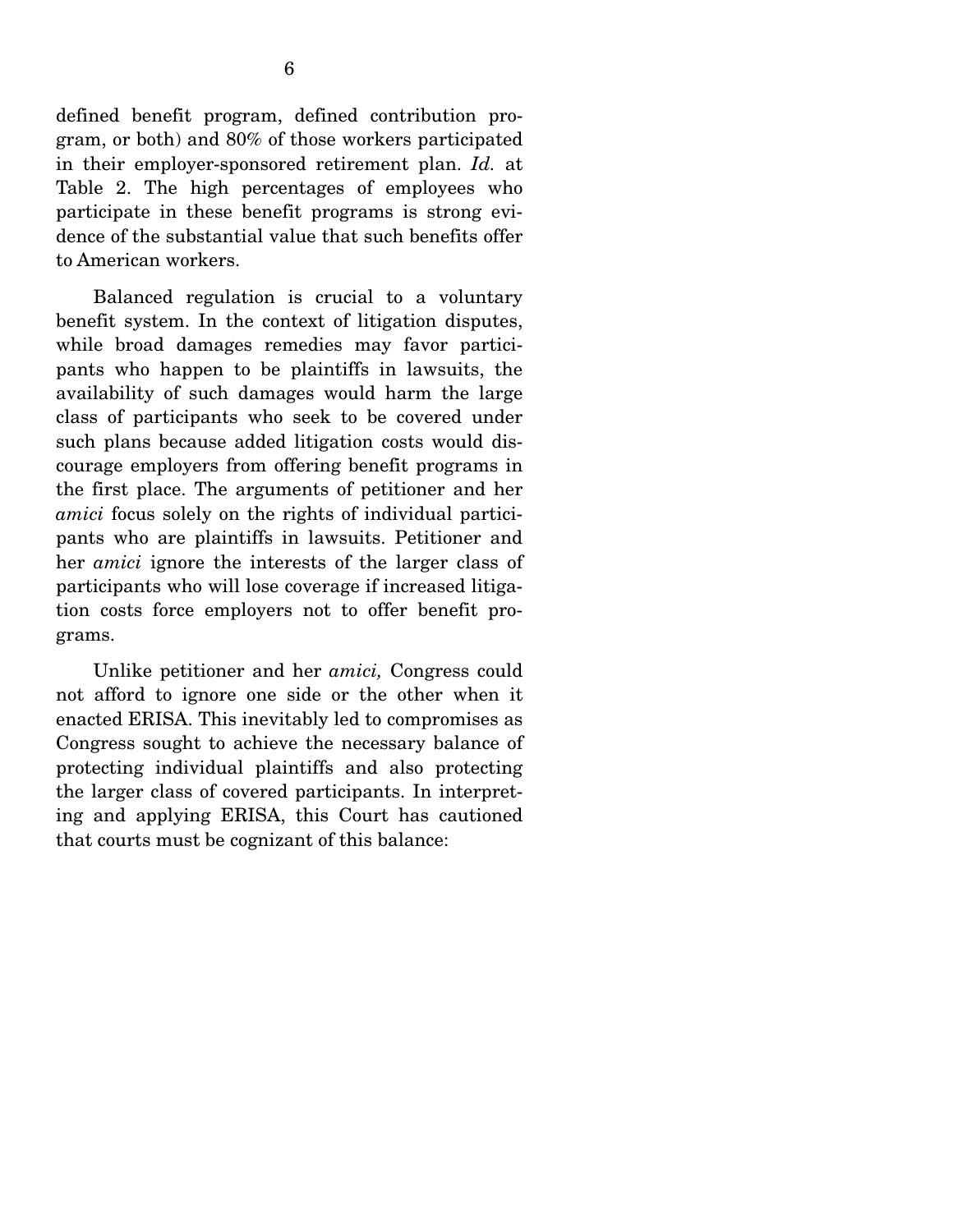[C]ourts may have to take account of competing congressional purposes, such as Congress' desire to offer employees enhanced protection for their benefits, on the one hand, and, on the other, its desire not to create a system that is so complex that administrative costs, or litigation expenses, unduly discourage employers from offering welfare benefit plans in the first place.

#### *Varity Corporation v. Howe,* 516 U.S. 489, 497 (1996).

 In the litigation context, Congress achieved this balance through several mechanisms. First, Congress enacted a broad preemption provision, establishing that all state laws that "relate to" employee benefit plans, including state law causes of action, are superseded by federal law, thereby establishing a uniform national regulatory system for employee benefit programs. 29 U.S.C. §1144(a); *Pilot Life Ins. Co. v. Dedeaux,* 481 U.S. 41, 45-46 (1987). Congress also established a detailed civil enforcement scheme that this Court has repeatedly held is the exclusive means by which participants may obtain relief under ERISA plans. *Pilot Life,* 481 U.S. at 52; *Ingersoll-Rand v. McClendon,* 498 U.S. 133, 143-44 (1990); *Aetna Health Ins. v. Davila,* 542 U.S. 200, 218 (2004). Finally, again with the purpose of achieving the necessary regulatory balance and as part of ERISA's civil enforcement scheme, Congress enacted a feeshifting provision that departed from prior law (as well as from earlier versions of ERISA) that allowed attorney's fees to be awarded only to successful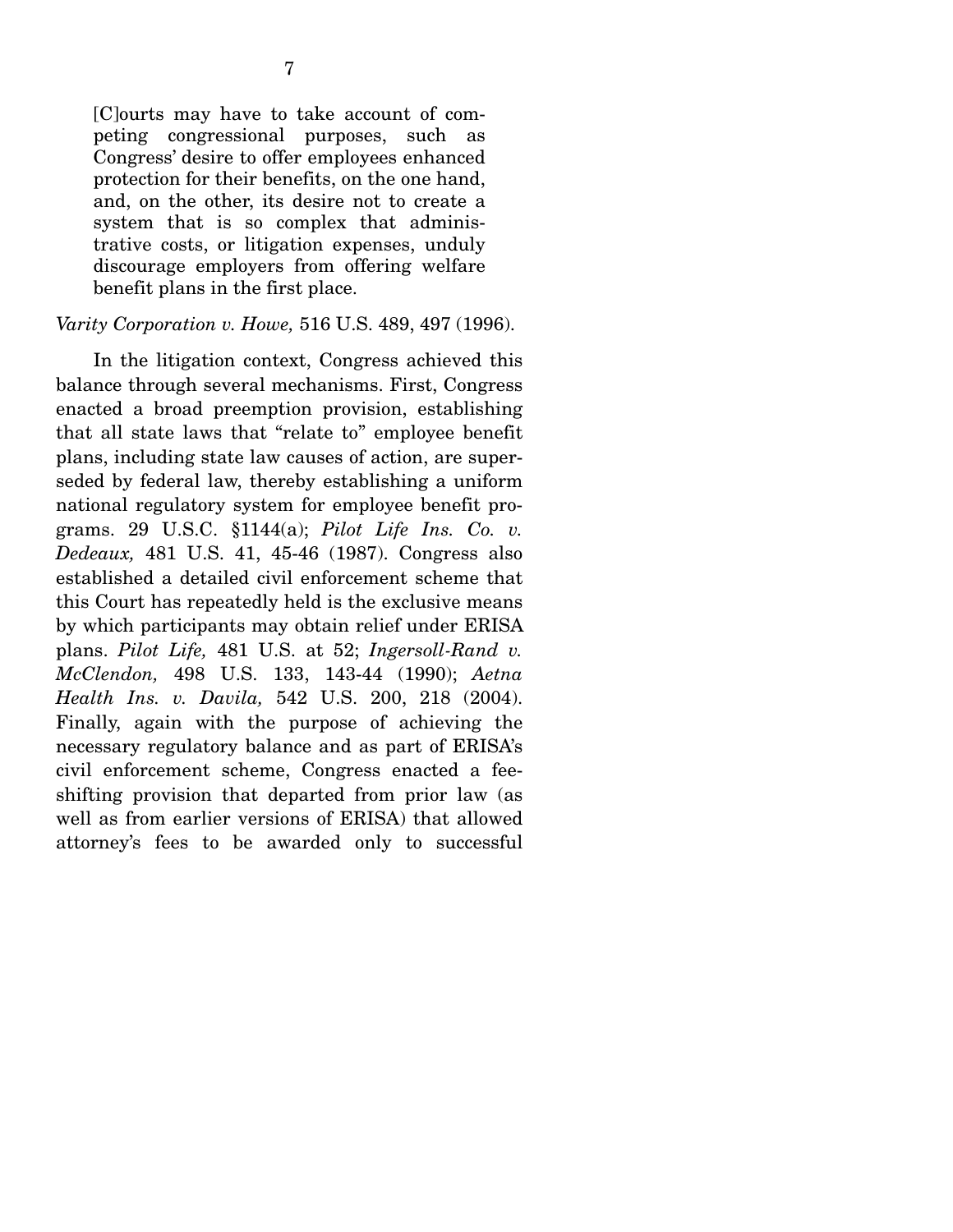participants and instead opted for language that permitted awards to "either party."

 In the context of ERISA's civil enforcement scheme, "either party" can mean several types of persons or entities. Potential plaintiffs include "a participant, beneficiary, or fiduciary." 29 U.S.C.  $§1132(g)(1)$ . A participant is a covered employee. 29 U.S.C. §1002(7). A beneficiary is a person who is designated by a participant or by the terms of a plan to recover benefits under the plan. *Id.* at §1132(8). A fiduciary is a person or entity who has discretionary authority under a plan or who controls plan assets. Id. at §1132(21). A benefit plan may also be a plaintiff where a participant, beneficiary, or fiduciary brings an action under  $$1132(a)(2)$  on behalf of a plan. *See, e.g., LaRue v. DeWolff, Boberg & Assoc.,* 552 U.S. 248, 253 (2008) (suits for breach of fiduciary duty under  $$1132(a)(2)$  must be brought on behalf of a benefit plan).

 Likewise, potential defendants can refer to several types of persons or entities. A benefit plan can be a defendant. *See, e.g.,* 29 U.S.C. §1132(d)(2) ("Any money judgment under this subchapter against an employee benefit plan shall be enforceable only against the plan as an entity and shall not be enforceable against any other person unless liability against such person is established in his individual capacity under this subchapter."); *Everhart v. Allmerica Financial Life Ins. Co.,* 275 F.3d 751 (9th Cir. 2001) (a claim for ERISA benefits can only be brought against a plan).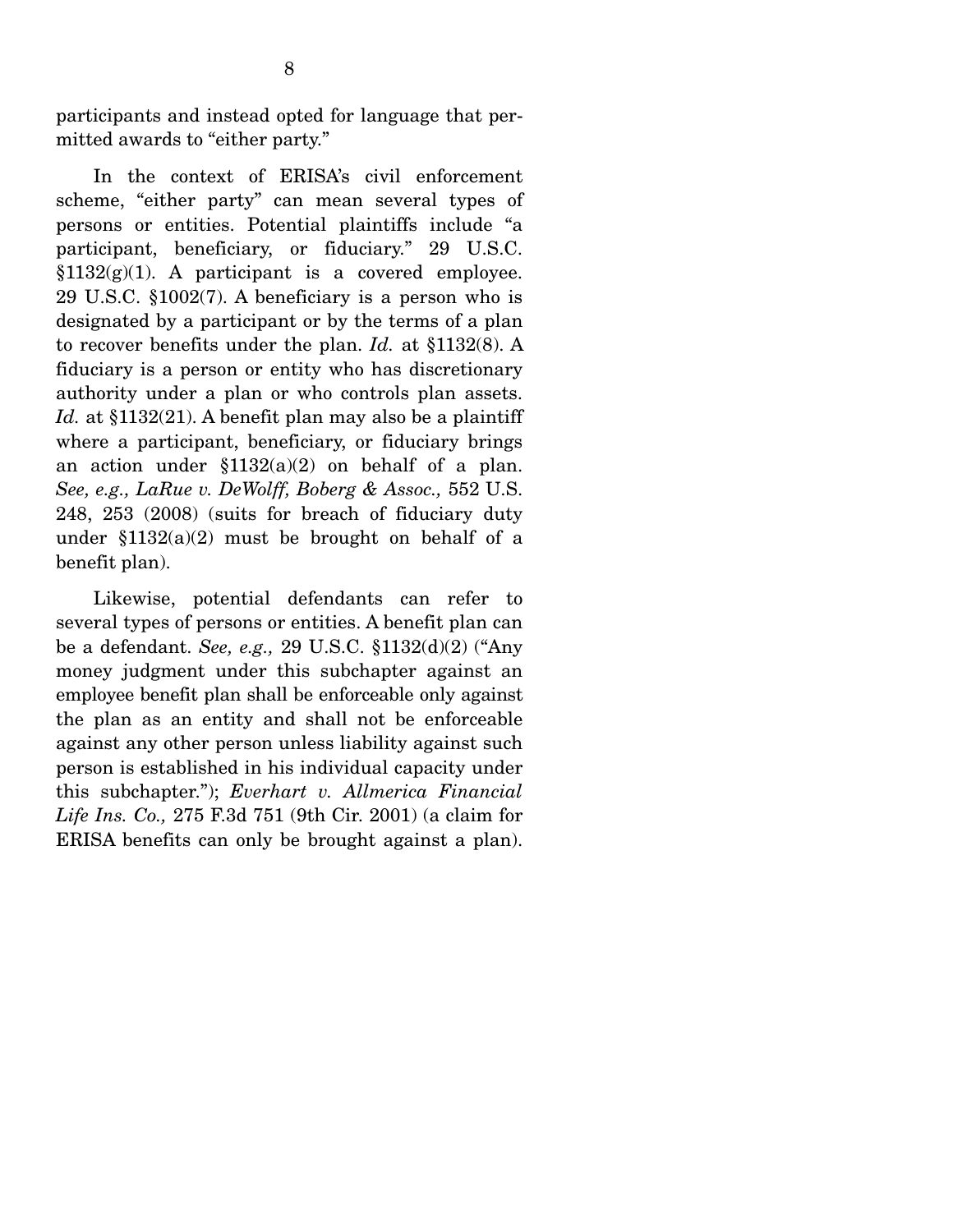Plan sponsors and administrators, or claim administrators (including insurers and non-insurer third party administrators) can also be defendants. This case is an example. Finally, in breach of fiduciary duty actions, a defendant must be a fiduciary, which can be an entity or a person, or both. *See, e.g., Baker v. Kingsley,* 387 F.3d 649 (7th Cir. 2004). Thus, when Congress specified that awards of attorney's fees could be made in favor of "either party," it was not just referring to individual plaintiffs and insurer defendants, but to multiple types of entities in multiple contexts.

### **B. IN PRACTICE, BY APPLYING THE PRE-VAILING FIVE FACTOR TEST, THE LOWER COURTS HAVE NOT MADE ATTORNEY'S FEES AWARDS AVAILABLE TO "EITHER PARTY."**

 Unfortunately, the balance intended by Congress when it made attorney's fee awards available to "either party" has not occurred in practice. This is largely due to the application of the five factor test that dominates consideration of attorney's fees petitions in the lower courts. The five factors, as created by the Tenth Circuit in *Eaves v. Penn,* 587 F.2d 453, 465 (10th Cir. 1978), are: (1) the degree of the opposing parties' culpability or bad faith; (2) the ability of the opposing party to satisfy a fee award; (3) whether an award of fees against the opposing parties would deter others from acting under similar circumstances; (4) whether the parties requesting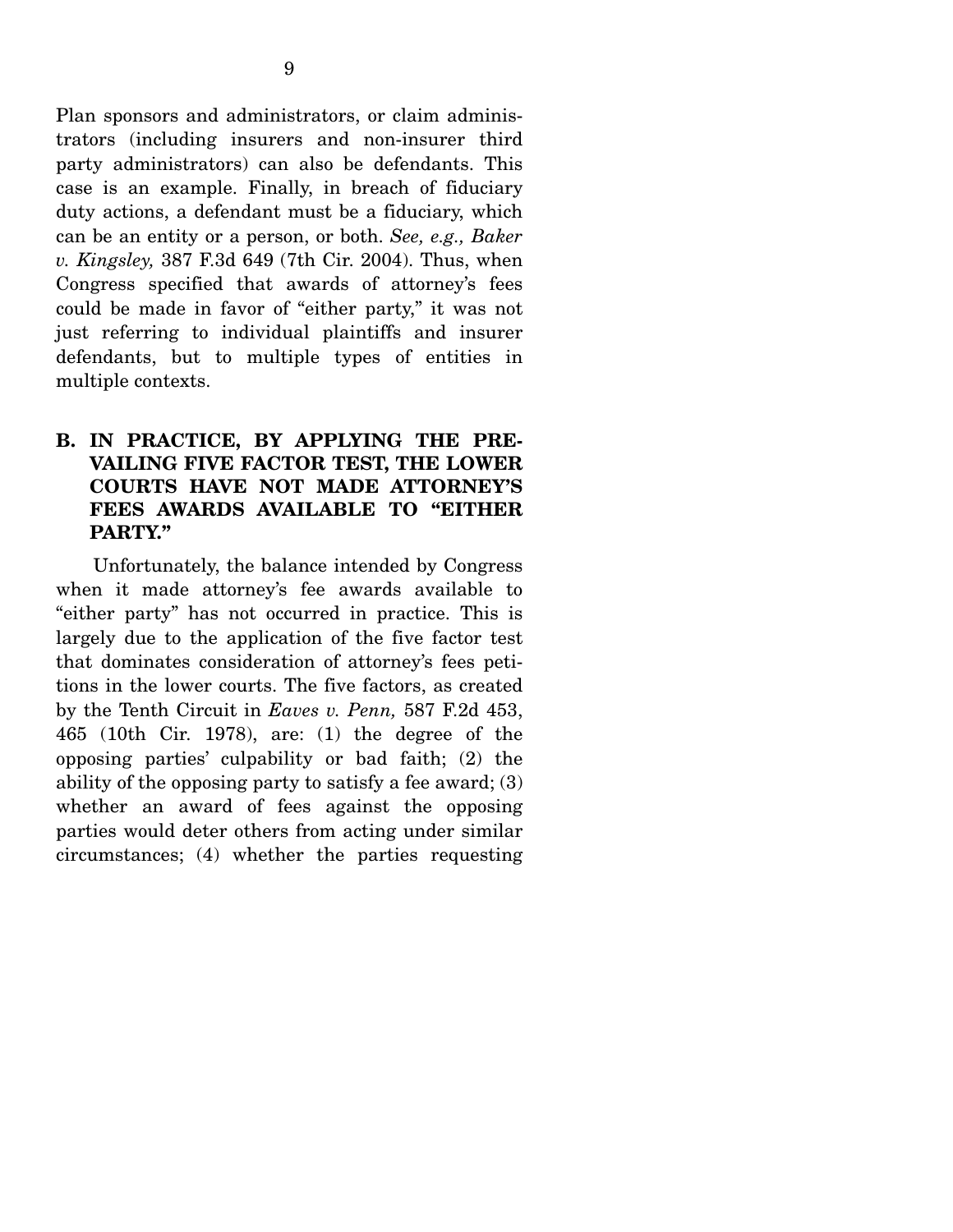fees sought to benefit all participants and beneficiaries of an ERISA plan or to resolve a significant legal question regarding ERISA; and (5) the relative merits of the parties' positions. *Id.* at 465.

 The Seventh Circuit has long been the most vocal critic of the skewed application of the five factor test when applied to defendants. In *Marquardt v. North American Car Corp.,* 652 F.2d 715 (7th Cir. 1981), the court reviewed a denial of a defendant's application for attorney's fees and took the opportunity to explain why the five factor test was not designed for evaluation of defendants' fee claims:

- Factors 1 and 5 (success on the merits and "culpability"): These factors focus on violations of ERISA, which would only apply to defendants because while a plaintiff might be in error in bringing a case, a plaintiff would rarely be "culpable."
- Factor 2 (ability to pay): This factor would apply far more often to an individual plaintiff than to a defendant, particularly a defendant employer or insurer.
- Factor 3 (deterrence): This factor would rarely support a fee award against an individual plaintiff unless a plaintiff 's claim was utterly frivolous.
- Factor 4 (benefitting all participants in an ERISA plan or resolution of a significant legal issue): This factor might support an award of attorney's fees to a defendant in some cases where the defendant establishes an interpretation that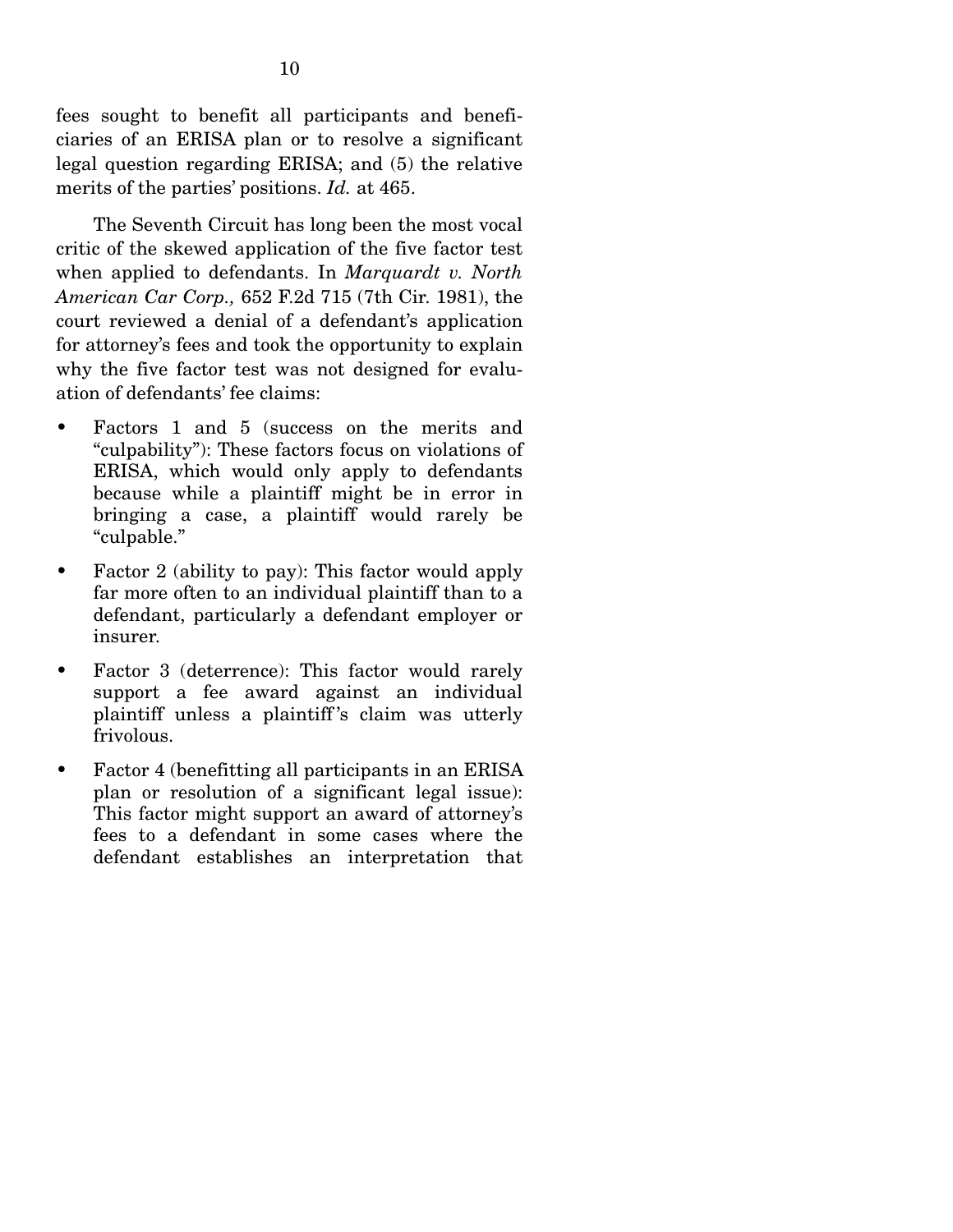clarifies the law or benefits participants, but "in general, the fourth factor is significant in determining the benefits conferred in a suit brought by ERISA plaintiffs, rather than the benefits of dismissing a meritless ERISA suit."

*Id.* at 720-21. The Seventh Circuit summarized its conclusions about the five factor test as follows:

We emphasize ... that refusal to award attorney's fees and costs to ERISA defendants, even 'prevailing' defendants, would rarely constitute an abuse of discretion. Although the five factors used as guidelines above do not explicitly differentiate between plaintiffs and defendants, consideration of these factors will seldom dictate an assessment of attorneys' fees against ERISA plaintiffs.

#### *Id.* at 719-20.

 Three years later, the Seventh Circuit again addressed a defendant's petition for attorney's fees under ERISA in *Bittner v. Sadoff & Rudoy Industries,*  728 F.2d 820 (7th Cir. 1984). The court again observed that the five factor test "is oriented toward the case where the plaintiff rather than the defendant prevails and seeks an award of attorney's fees." Id. at 829. The court applied a "substantially justified" test to the defendant's request for fees whereby a court measures whether the losing party's position was "substantially justified" to determine whether to award attorney's fees. *Id.* However, even though the five factor test is admittedly a test biased toward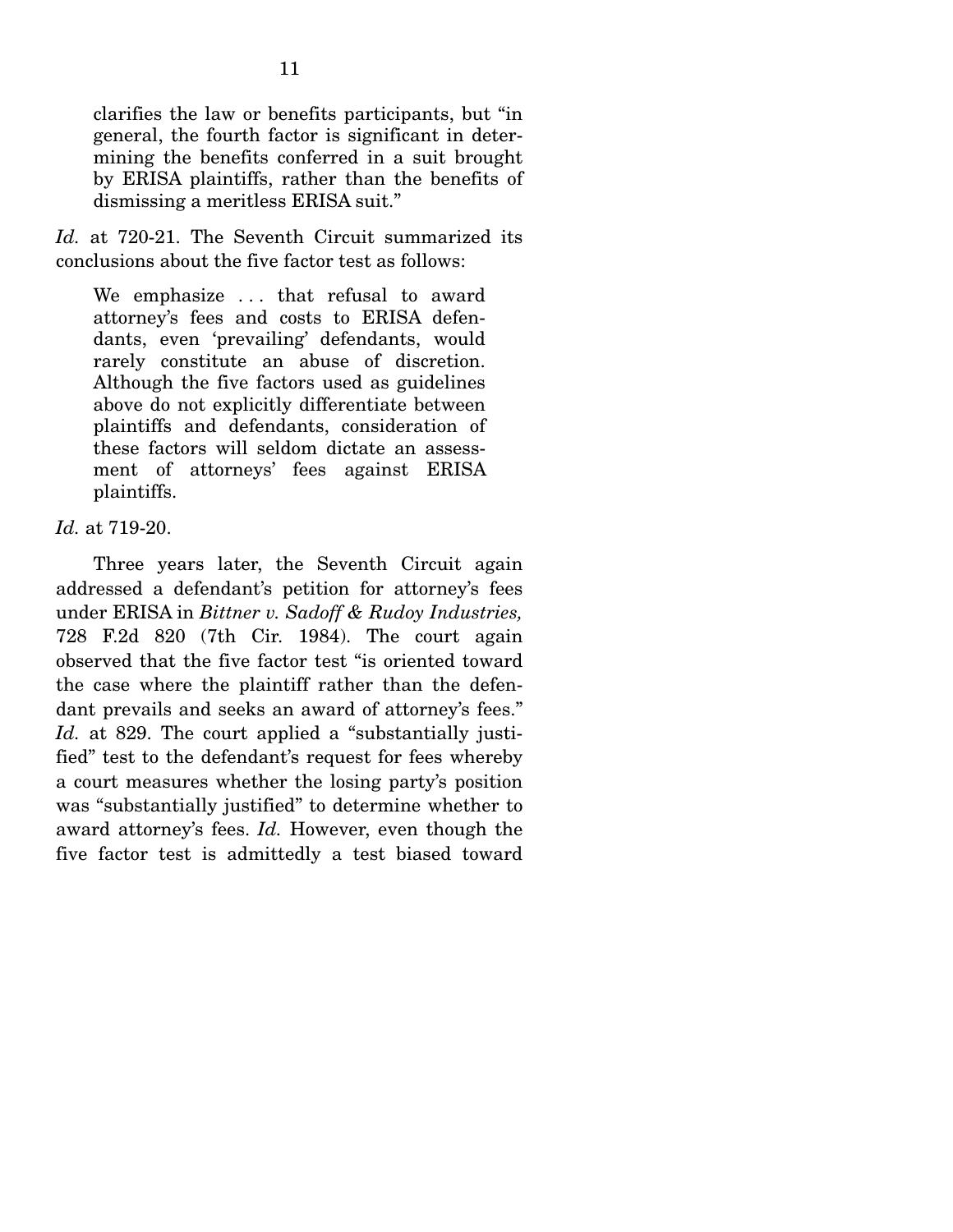plaintiffs, the court still applied the five factor test to determine if "special circumstances" existed to deny the defendant's petition for attorney's fees. *Id.* at 830. *See also Elliot v. Fortis Benefits Ins. Co.,* 337 F.3d 1138, 1148 (9th Cir. 2003) (the five factor test should be "liberally construed" in favor of successful plaintiffs).

 This is not to say that defendants, whomever they may be, have never obtained attorney's fees under ERISA. However, with the prevailing five factor test already working against them, defendants' fee awards are so rare that most defendants will not even bother to incur the expense of a fee petition even when they win on every substantive issue. To make matters worse, some circuits apply at least a "modest presumption" in favor of awarding attorney's fees to prevailing plaintiffs. *See, e.g., Elliot v. Fortis Benefits Ins. Co., supra* (plaintiffs are typically awarded attorney's fees if successful, absent special circumstances); *Hess v. Hartford Life & Acc. Ins. Co.,* 274 F.3d 456, 463 (7th Cir. 2001) (modest presumption in favor of successful plaintiff ). Other circuits have held that as a general rule, attorney's fees will not be awarded in favor of a successful defendant. *See, e.g., Celardo v. Greater New York Automobile Dealers Health & Welfare Trust,* 318 F.3d 142, 147 (2d Cir. 2003); *Marquardt v. North American Car Corp., supra*. Still others have held that there is no presumption in favor of a prevailing plaintiff, although these circuits still apply the five factor test. *See, e.g., Moon v. UnumProvident Corp.,* 461 F.3d 639, 642 (6th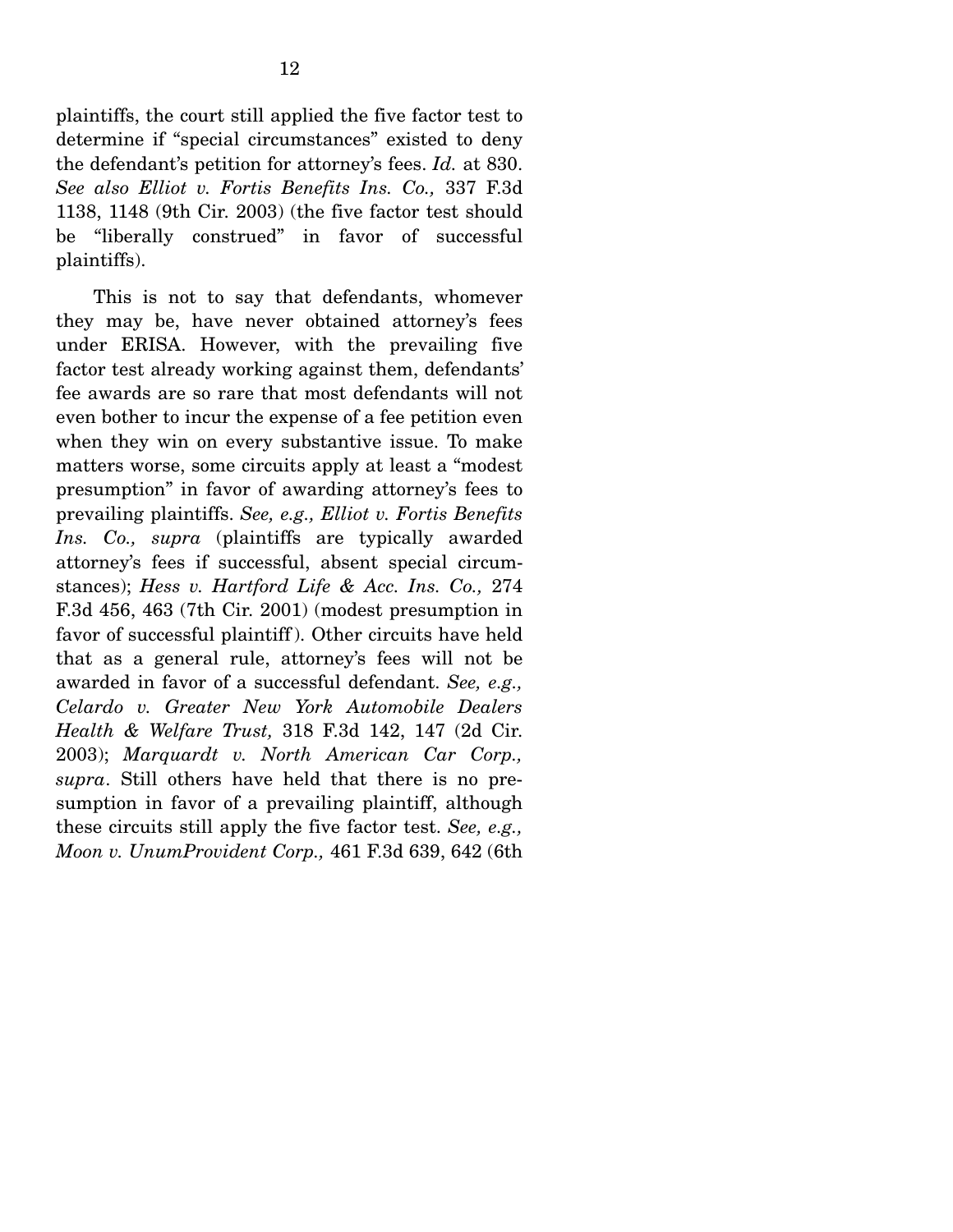Cir. 2006); *Martin v. Arkansas Blue Cross and Blue Shield,* 299 F.3d 966, 971-72 (8th Cir. 2002). In practice, and in spite of Congress' requirement that attorney's fees be available to "either party," defendants' chances of recovering attorney's fees are very low and are generally limited to situations where the plaintiff 's claim is deemed frivolous and/or the conduct of plaintiff 's counsel is egregious. *See, e.g., Moore v. Lafayette Life Ins. Co.,* 458 F.3d 416, 445-47 (6th Cir. 2006) (award of 50% of defendant's attorney's fees is affirmed where plaintiff and his attorney submitted "unreliable" briefs and pursued frivolous claims; sanctions also awarded due to actions of counsel under 28 U.S.C. §1927); *Stark v. PPM America, Inc.,* 354 F.3d 666, 674 (7th Cir. 2004) (fees awarded to defendant where plaintiff 's position was not "substantially justified").

## **C. ELIMINATION OF A REQUIREMENT THAT A PARTY ACHIEVE SOME SUCCESS ON THE MERITS WOULD ONLY EXACERBATE THE UNBALANCED APPLICATION OF ERISA'S FEE-SHIFTING PROVISION, CON-TRARY TO THE INTENT OF CONGRESS.**

 The point of this background information is twofold. First, it demonstrates that the balanced regulation that Congress sought to achieve in ERISA generally, and in the fee-shifting provision specifically, has not been carried out by the courts. The five factor test is most to blame for this failing because, as the Seventh Circuit pointed out nearly thirty years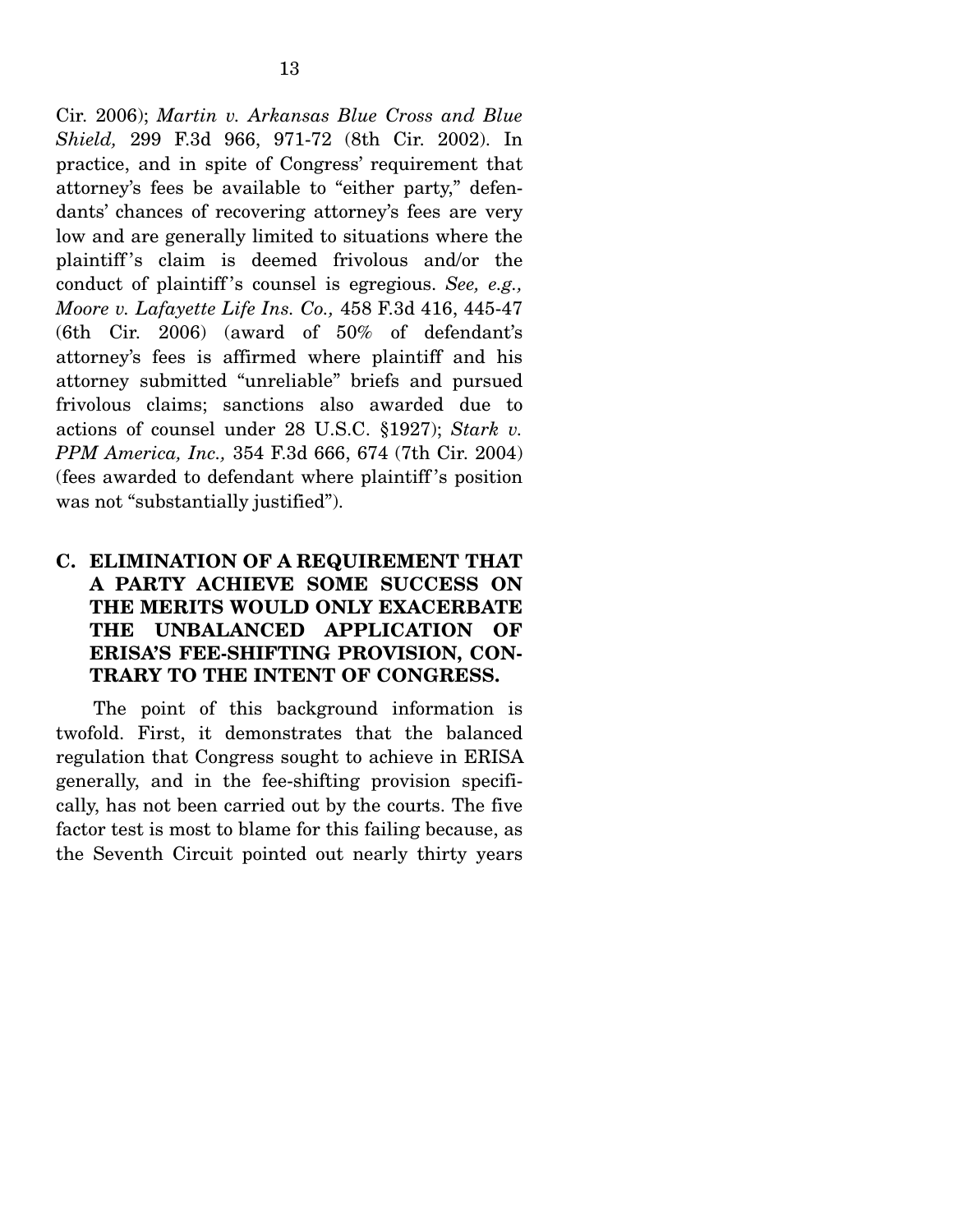ago, that test is geared toward awarding fees to plaintiffs, not defendants. There is no generally accepted standard applicable to defendants' fee claims except for those jurisdictions where courts have expressed that defendants simply will not be awarded fees absent extreme circumstances. Second, when applied to this Court's consideration of a prevailing party standard for attorney's fees awards under ERISA, it should be understood that elimination of such a requirement that there be some success on the merits will only increase the chances for plaintiffs to recover fees, will result in greater exposure for defendants even when they prevail on the substantive issues in a case, and will not provide defendants with any greater opportunity to recover fees because, as a practical matter, the deck is already stacked against defendants despite Congress' intent that fees should be awarded to "either party."

 When petitioner and her *amici* advocate for elimination of a prevailing party standard, they are really saying that *plaintiffs* should not have to prevail in order to recover attorney's fees under ERISA. Defendants, whether or not they are successful, are already subjected to a much higher hurdle for recovering attorney's fees. Any ruling that eliminates a prevailing party standard will not restore the balance intended by Congress nor would it help defendants one bit.

 Petitioner's *amici* are wrong when they suggest that a prevailing party requirement gives defendants a "green light" to deny benefits with no consequences.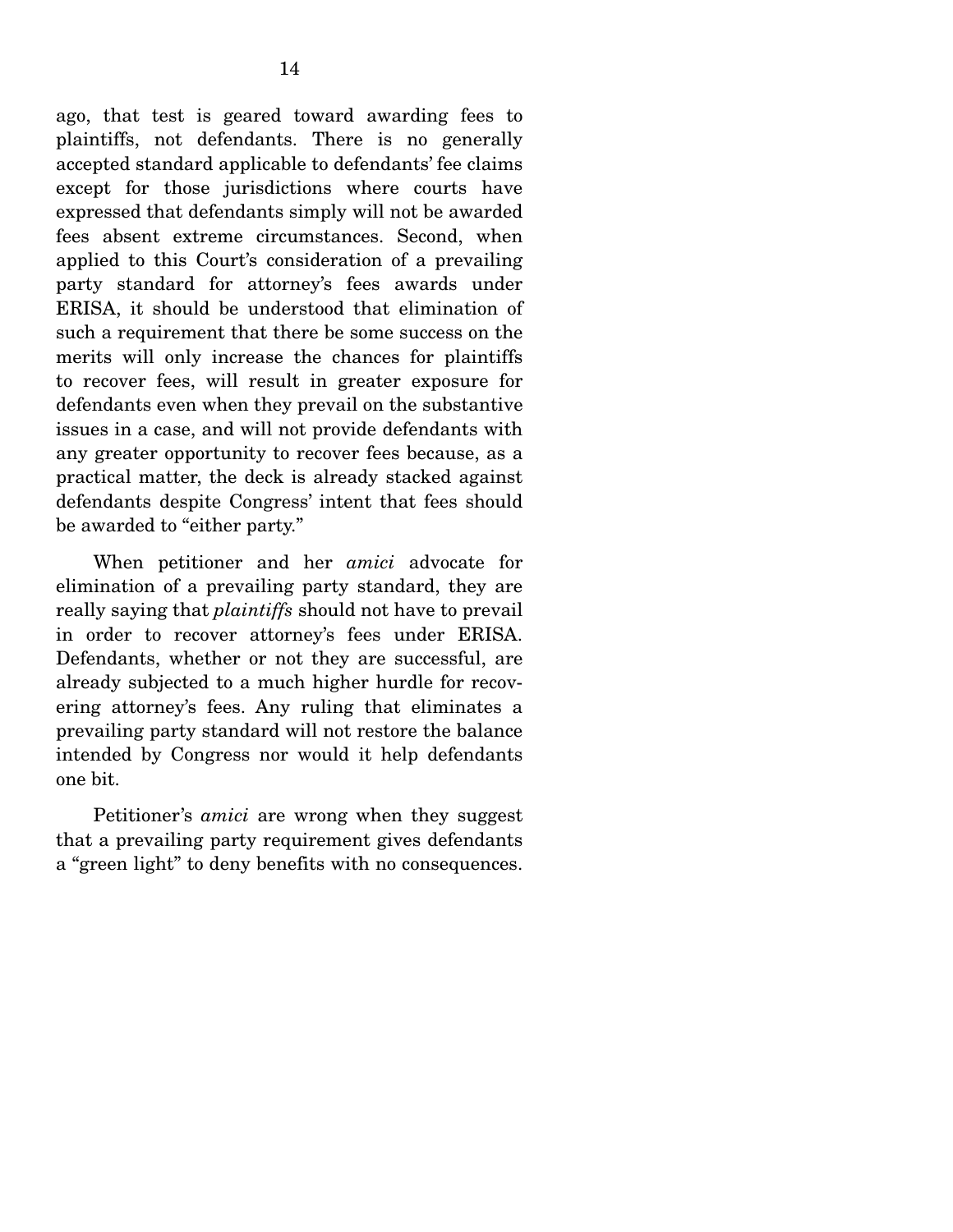Given the current status of attorney's fees awards under ERISA, a successful plaintiff has a much higher likelihood of recovering attorney's fees than a successful defendant. Defendants who are evaluating the merits of a claim for benefits are well aware of this fact. In other words, defendants who deny claims know that if the claimant brings an action in court and is successful, it is more likely that the plaintiff will recover her fees than that the defendant will recover its fees if it is successful. Elimination of a standard that requires some success on the merits will not change this fact or make it more likely that defendants will pay claims for fear of facing a fee petition, unless petitioner and her *amici* are suggesting that defendants should pay claims that are not payable under the terms of the ERISA plan simply to avoid a fee petition by a losing plaintiff, for that would require defendants to violate their fiduciary duties to pay claims only when the terms of the plan require payment. 29 U.S.C. §1104 ("a fiduciary shall discharge his duties . . . in accordance with the documents and instruments governing the plan"). *See also Massachusetts Mutual Life Ins. Co. v. Russell,* 473 U.S. 134, 142 (1985) (ERISA fiduciary duties are primarily concerned with protecting the integrity of the plan); *Barnhart v. Unum Life Insurance Company of America,* 179 F.3d 583, 589 (8th Cir. 1999) ("A company failing to conduct proper inquiries into claims for benefits breaches its duty to all claimants as a fiduciary of the benefit funds when it grants claims to unqualified claimants.").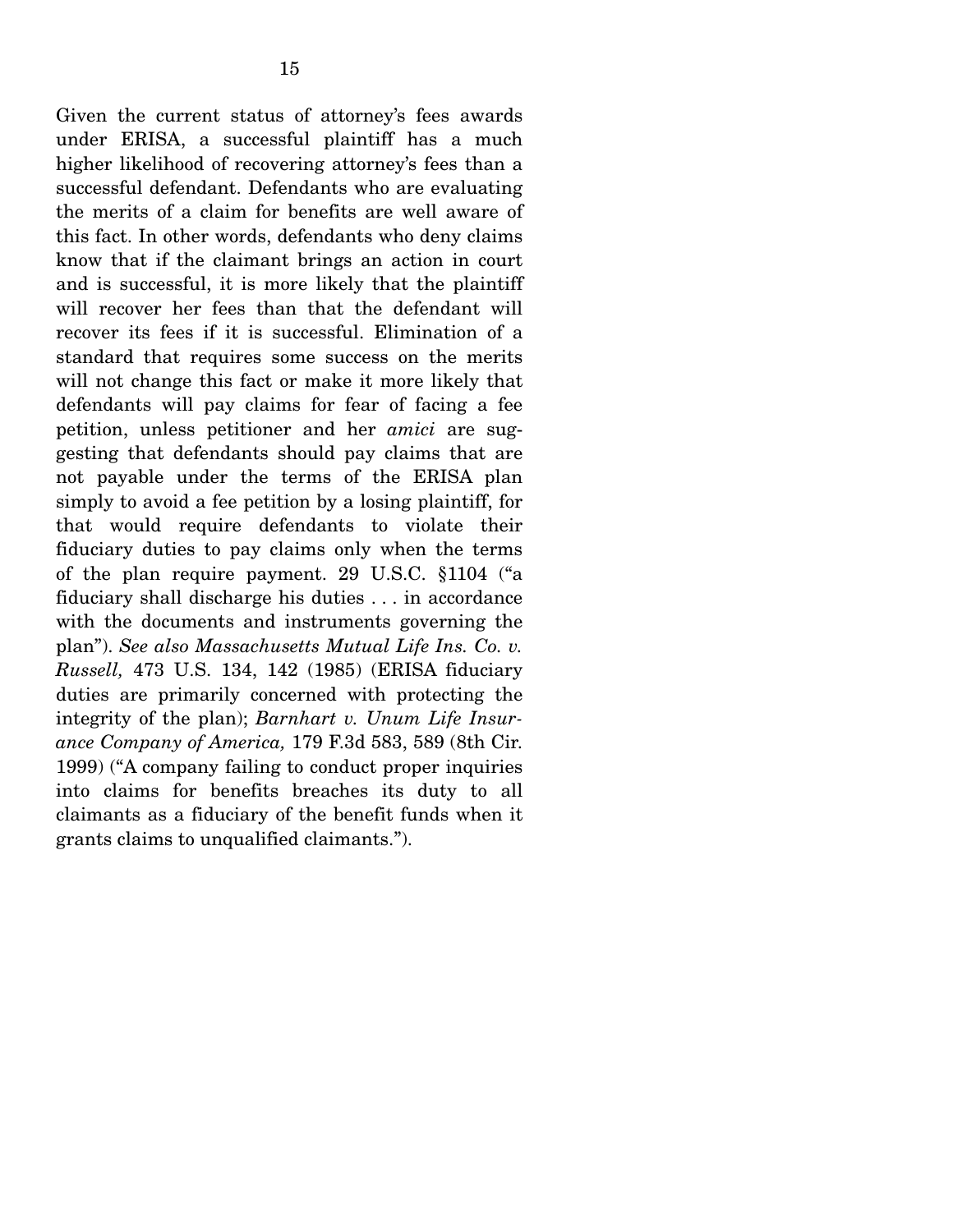Petitioner's *amici* also ignore the impact on defendants of the elimination of a requirement for some success on the merits. Petitioner and her *amici*  concede that the absence of such a requirement means that a plaintiff who loses can still recover fees, although they suggest that this is not likely to happen very often. That is beside the point. The point is that under petitioner's theory, even if a defendant incurs substantial attorney's fees and costs to successfully defend an ERISA dispute, it must still face the prospect of incurring even more attorney's fees and costs to defend against a fee petition filed by the losing plaintiff even though, under the current application of ERISA's fee-shifting provision, the defendant has little hope of recovering its own fees and costs. Indeed, in many cases, particularly where attorney's fees exceed the amount of benefits at issue, a losing plaintiff will have little or nothing to lose by filing such a petition. There is no risk or deterrent because the plaintiff will know that even if her petition for attorney's fees is denied, it is unlikely that she will be required to pay the defendant's attorney's fees and costs.

 This unbalanced system – where plaintiffs and defendants are subjected to different standards such that plaintiffs can routinely recover attorney's fees and defendants can only rarely recover fees, at least absent proof of egregious conduct – was not what Congress intended when it provided that attorney's fees and costs should be available to "either party." This system also works against Congress' broader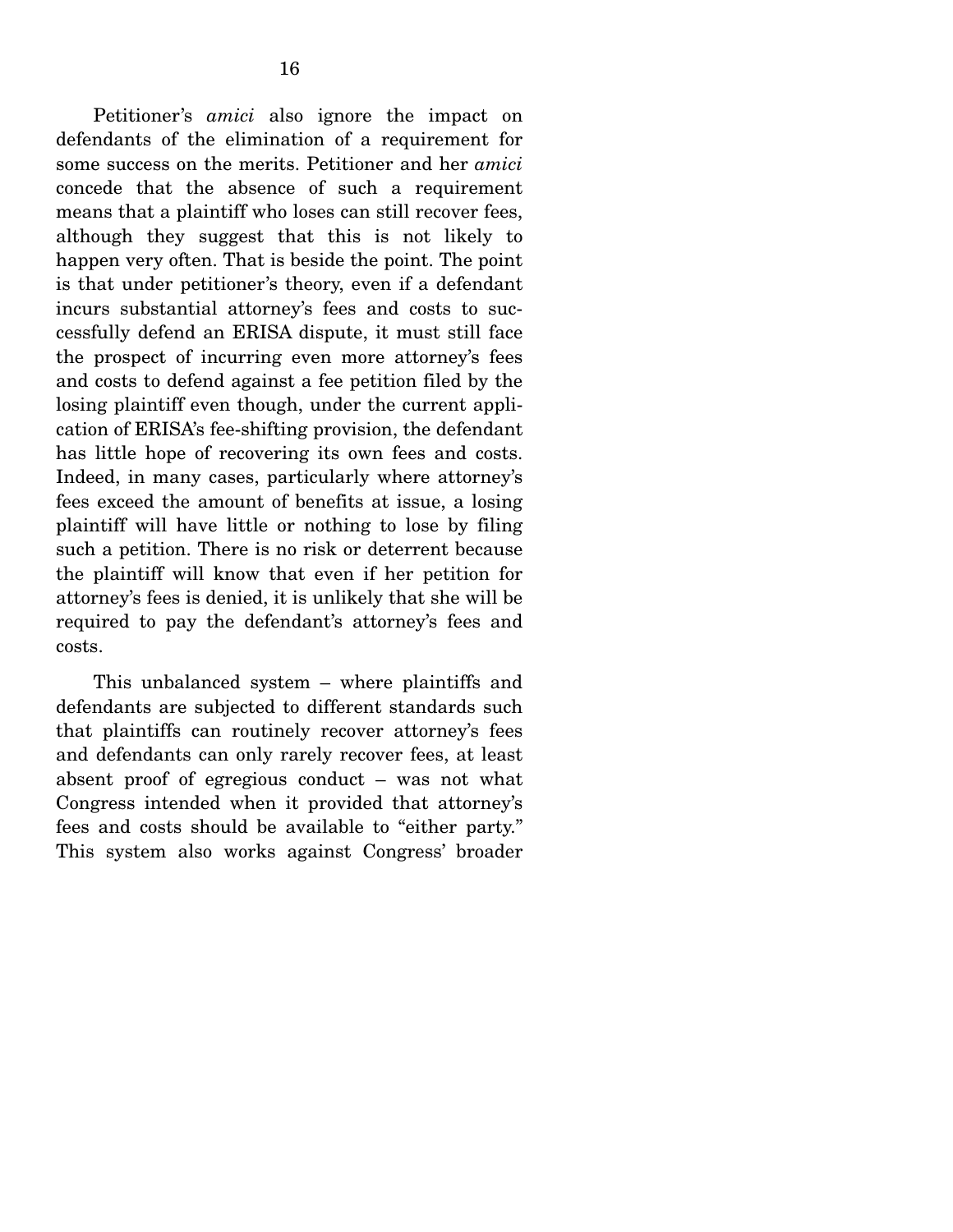goal of establishing a balanced regulatory regime to encourage the establishment of employee benefit programs because the added costs of defending against these fee petitions (and the possibility of having to pay fees even in cases where a plaintiff loses) ultimately falls back on the sponsoring employers and provides yet another obstacle for employers who seek to establish such plans.

## **D. THE FIVE FACTOR TEST SHOULD BE ELIMINATED AND REPLACED BY A MORE BALANCED TEST.**

 This case also presents a prime opportunity to discard the five factor test. As discussed in respondent's brief, this test was created by the Tenth Circuit out of whole cloth in *Eaves v. Penn, supra.* By design and application, it is contrary to the balance that Congress sought by making attorney's fee awards available to "either party." Maybe the test proposed by respondent will still result in practice with plaintiffs recovering their fees more often than defendants, but at least the test proposed by respondent starts plaintiffs and defendants on the same footing. It is certainly a better reflection of congressional intent under ERISA.

--------------------------------- ♦ ---------------------------------